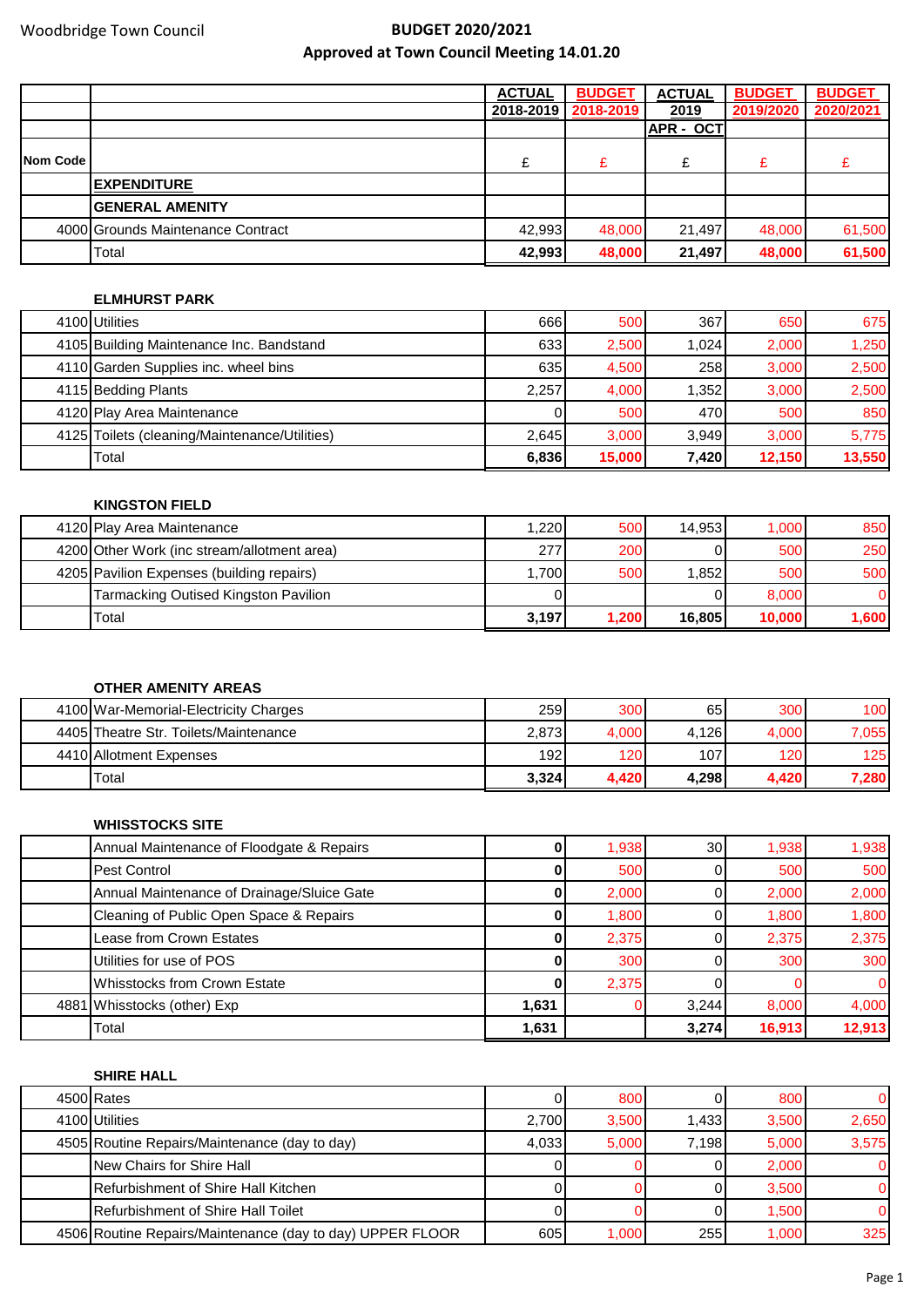|          |                                                  | <b>ACTUAL</b> | <b>BUDGET</b> | <b>ACTUAL</b>     | <b>BUDGET</b> | <b>BUDGET</b> |
|----------|--------------------------------------------------|---------------|---------------|-------------------|---------------|---------------|
|          |                                                  | 2018-2019     | 2018-2019     | 2019              | 2019/2020     | 2020/2021     |
|          |                                                  |               |               | <b>IAPR - OCT</b> |               |               |
| Nom Code |                                                  |               | £             |                   | £             |               |
|          | 4510 Telephone, including Internet lines/Mobiles | 2,007         | 3,000         | 1,146             | 3,000         | 2,000         |
|          | 4515 Cleaning                                    | 2,150         | 2,000         | 1.440             | 2,000         | 2,175         |
|          | 4520 Christmas                                   | 2,599         | 1,300         | 1.000             | 3.000         | 1,850         |
|          | Total                                            | 14,094        | 16,600        | 12,472            | 25,300        | 12,575        |

| <b>ORGANISATION</b>                                |         |         |         |         |                |
|----------------------------------------------------|---------|---------|---------|---------|----------------|
| 4600 Salaries (+ On-costs)                         | 130,028 | 127,102 | 94,705  | 134,676 | 144,675        |
| 4620 Mayors Expenses                               | 3,943   | 1,500   | 395     | 1,500   | 1,500          |
| 4625 Mayors Receptions/Civic Tea                   | 1,378   | 2,000   | 599     | 2,000   | 2,000          |
| 4630 Deputy Mayors Expenses                        | 0       | 50      | 44      | 50      | 50             |
| 4635 Hospitality (other at SH)                     | 32      | 150     | 32      | 150     | 150            |
| 4636 Staff Vacancy Advertising                     | 470     |         | 0       |         | $\overline{0}$ |
| 4640 Stationery & Printing                         | 1,123   | 1,400   | 1,042   | 1,400   | 1,400          |
| 4645 Computer Maintenance Contract                 | 8,489   | 3,500   | 6,995   | 3,500   | 7,575          |
| 4650 Training (Staff)                              | 1,867   | 1,800   | 1,364   | 2,000   | 1,500          |
| 4655 Training (Councillors) + Expenses             | 634     | 1,500   | 835     | 1,500   | 1,500          |
| 4660 Photocopier Costs                             | 1,242   | 1,300   | 1,326   | 1,300   | 1,875          |
| 4665 Mayors printing, photocopying & postage costs | 66      | 150     | 6       | 150     | 0              |
| 4642 Newsletter                                    | 1,335   |         | 1,737   | 1,000   | 1,000          |
| 4670 Postage (General)                             | 431     | 250     | 171     | 200     | 300            |
| 4675 Wedding Expenses (Caretaker/Adverts)          | 1,461   | 1,000   | 1,517   | 1,500   | 2,100          |
| 4680 Legionella Inspections                        | 3,737   | 4,000   | 2,270   | 4,000   | 4,000          |
| 4685 Handyman Supplies                             | 430     | 6,000   | 226     |         | 500            |
| 4690 Bi-Annual Wedding Licence/Stat. Notice        | 0       | 1,000   | 1,800   | 2,000   | 900            |
| 4700 Petty Cash                                    | 125     | 1,000   | 69      | 700     | 200            |
| 4790 Miscellaneous Admin Exp                       | 1,066   |         | 52      |         | 0              |
| <b>Tide Mill Building Exp</b>                      |         |         | 0       |         | $\mathbf{0}$   |
| Museum Building Exp                                |         |         | 0       | ∩       | $\overline{O}$ |
| 4415 Art Club Property Exp                         | 215     |         | 0       | 200     | 500            |
| 4750 Surgeries and External Council Meetings       | 0       | 0       | 134     |         | 250            |
| 4632 Elections                                     | 1823    |         | 4,828   | 9,500   | $\Omega$       |
| Total                                              | 159,895 | 153,702 | 120,147 | 167,326 | 171,975        |

## **COMMITTEE EXPENDITURE**

| 5100 Amenities           | 7,028 | 5,000 | 1.945 | 11,000 | 11,000            |
|--------------------------|-------|-------|-------|--------|-------------------|
| <b>Climate Emergency</b> |       |       | ΟI    |        | 10,000            |
| 5150 Planning            | 541   | 3,000 | Οl    | 1.000  | .000 <sub>1</sub> |
| 5200 Highways            | Οl    | ,000  | 348   | 500    | 500               |
| 'Total                   | 7,569 | 9,000 | 2,293 | 12,500 | 22,500            |

## **PARTNERSHIP AND COMMUNITY WELLBEING**

| 4800 Grants Scheme                                     | 11.805       | 10.000 | 12,000 | 12,000 | 12,000 |
|--------------------------------------------------------|--------------|--------|--------|--------|--------|
| 4805 Regatta Insurance                                 | 479 <b>I</b> | 500    | 527    | 500    | 550    |
| 4810 Tide Mill Grant                                   | 7.500        | 6,000  | 7.500  | 6,000  | 7,500  |
| 4815 Play Area Inspections                             | 1,820        | 2,000  | 1.085  | 2,000  | 1,820  |
| 4825 Remembrance Day Expenditure                       | 392          | 500    | 519    | 1.000  | 1,000  |
| 4826 Int & Cap Repay on £300,000 PWLB Loan over 30 yrs |              | 11,600 |        |        |        |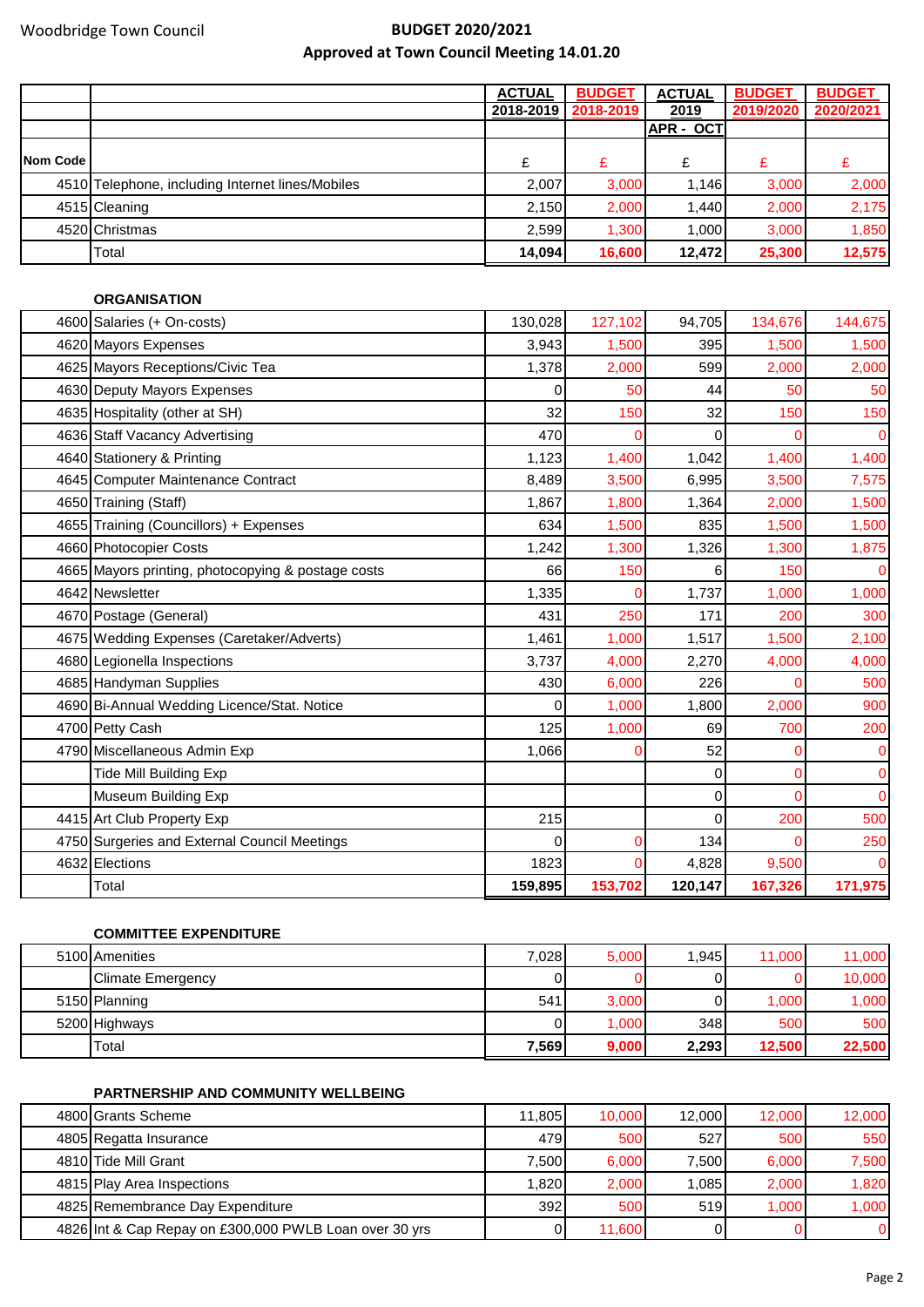|          |                                                     | <b>ACTUAL</b> | <b>BUDGET</b> | <b>ACTUAL</b>    | <b>BUDGET</b> | <b>BUDGET</b> |
|----------|-----------------------------------------------------|---------------|---------------|------------------|---------------|---------------|
|          |                                                     | 2018-2019     | 2018-2019     | 2019             | 2019/2020     | 2020/2021     |
|          |                                                     |               |               | <b>APR - OCT</b> |               |               |
| Nom Code |                                                     |               |               |                  |               |               |
|          | 4827 Woodbridge Business on Show/Woodbridge on Show |               | 3,000         | 800              | 3,000         |               |
|          | 4835 Crown Estates Rent                             | 232           |               | 232              | 2,350         | 2,350         |
|          | 4855 Army Parade Expenses                           | 454           | 400           |                  |               | 500           |
|          | Total                                               | 22,682        | 33,600        | 22,663           | 26,850        | 25,720        |

## **FEES & CHARGES**

| 4900 Bank Charges                    | 965    | 650    | 641    | 650    | 870      |
|--------------------------------------|--------|--------|--------|--------|----------|
| 4905 Insurance Costs                 | 11,050 | 17,000 | 14,410 | 18,000 | 13,570   |
| 4910 Audit & Accountancy Charges     | 155    | 1,500  | 1,538  | 1,500  | 1,000    |
| 4912 Objection to External Audit     | 1.719  |        |        |        | $\Omega$ |
| 4915 Other Subs (inc. SALC)          | 2,459  | 3,000  | 2,139  | 3,000  | 2,000    |
| 4920 Internal Auditor Charges (SALC) | 374    | 1,200  | 282    | 1,200  | 600      |
| 4925 Legal Fees                      | 1,006  | 5,000  | 4.228  | 5.000  | $\Omega$ |
| Total                                | 17.728 | 28,350 | 23.238 | 29,350 | 18,040   |

**Total Expenditure 270,749 300,872 234,107 352,809 347,653**

### **INCOME**

## **Whisstocks Income**

| 1216 Whisstocks Development Income (Service Charge Recovery) | 4.723  | 1.273 | 7.000  | 2,500 |
|--------------------------------------------------------------|--------|-------|--------|-------|
| 1217 Museum Income (including insurance recharges)           | 1.6521 | 289   | 1.150  | 1,500 |
| 1218 WRT Income (including insurance recharges)              | 4.170  | 500   | 2.700  | 2,700 |
| Total                                                        | 10.545 | 2.062 | 10.850 | 6,700 |

| <b>Other Income</b>                                        |          |        |          |        |                |
|------------------------------------------------------------|----------|--------|----------|--------|----------------|
| 1200 Hire of Kingston Field & other Income (inc Bootcamps) | 840      | 1,000  | 450      | 500    | 500            |
| 1100 Hire of Elmhurst Park                                 | 1,189    | 450    | 500      | 1,500  | 1,500          |
| 1700 Market Rents (from Stallholders)                      | 6,736    | 8,000  | 4,055    | 5,000  | 5,000          |
| 1500 Hire of Shire Hall (Grd. Floor) & Market Square       | 2,995    | 2,500  | 2,991    | 3,000  | 3,000          |
| 1520 Hire of Whisstocks Waterfront POS                     | 410      |        | 637      |        | 500            |
| 1871 Income from Moorings/Tide Mill Quay                   | 708      | ŋ      | 532      | 300    | 300            |
| 1620 Wedding Rental Income                                 | 8,538    | 10,000 | 11,193   | 10,000 | 3,750          |
| 1720 Property Rents - Art Club                             | 1,550    | 1,500  | 813      | 1,500  | 1,500          |
| 1210 Property (& other) Rents (H&S) - Kingston Pavilion    | 4,671    | 6,800  | 0        | 6.800  | $\overline{0}$ |
| 1510 Property Rent - 1st floor Shire Hall                  | 5,705    | 5,000  | 2,822    | 5,125  | 5,125          |
| 1710 Community Hall Sinkfund                               | 1,500    | 1,500  | 1,500    | 1,500  | 1,500          |
| 1230 Allotment Rents                                       | 631      | 500    | 510      | 500    | 500            |
| 1690 Interest from Bank Accounts                           | 3,432    | 3,500  | 60       | 4,000  | 3,500          |
| 1610 Income from Ice Cream Seller                          | 214      | 214    | 0        | 214    | $\Omega$       |
| 1110 Lease on EP Kitchen Garden (Inc. Water Charges)       | 79       | 100    | $\Omega$ | 75     | 80             |
| 1220 Tennis Court Income                                   | 2,050    | 2,175  | 2,050    | 2,050  | 2,050          |
| 1400 Theatre Street Wayleave (for the Galley Restaurant)   | 216      | 204    | 220      | 220    | 220            |
| 1120 Lease for area adjacent to EP workplace/equip. store  | $\Omega$ |        | 0        | 500    | $\Omega$       |
| 1680 Legionella Recharges (To buildings on estate)         | 1,632    |        | 1,088    | 1,600  | 1,600          |
| 1870 CIL Income                                            | 18,038   |        | 43,280   |        | $\overline{0}$ |
| Total                                                      | 61,134   | 43,443 | 72,701   | 44,384 | 30,625         |